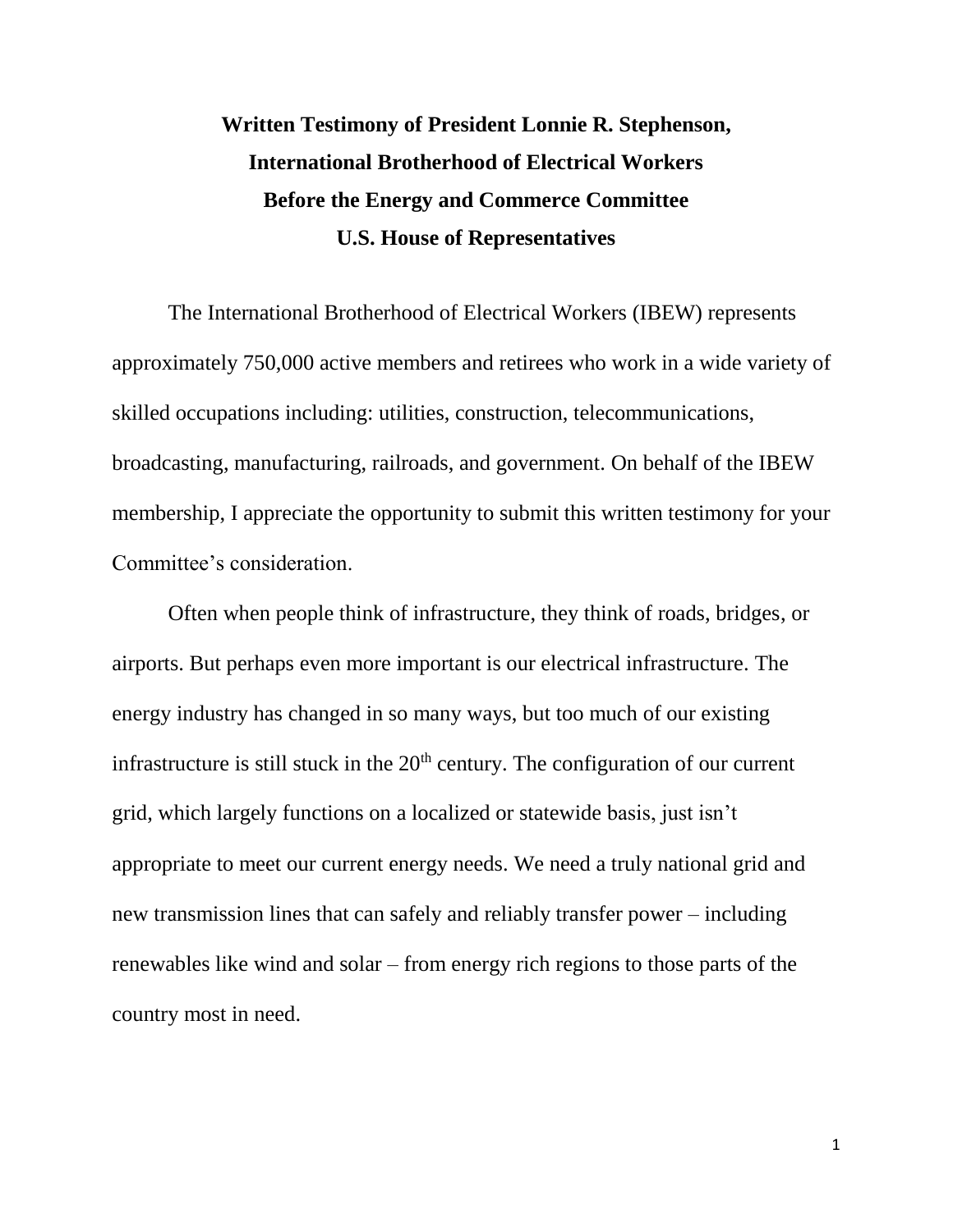In 2014, IBEW Utility Department Director, James Hunter, testified before the Senate Energy and Natural Resource Committee regarding the reliability and security of the United States electric grid.<sup>1</sup> While his testimony primarily focused on the impact of the Environmental Protection Agency's (EPA) regulations on generation, his assessment of demand increasing remains true. The U.S. Energy Information Administration recently issued its Annual Energy Outlook for 2017.<sup>2</sup> Energy consumption is set to increase 5-11% between 2016 and 2040.<sup>3</sup> This projection underscores the need for new transmission projects that will cross multiple jurisdictions and state lines. In order to assure these important projects are completed in a timely manner, unnecessary red tape must be eliminated from the siting and permitting process.

It is absolutely critical that electrical infrastructure projects are completed by highly skilled, thoroughly trained, licensed workers. IBEW members in both the construction and utility industries complete extensive training programs. Our members in the construction branch complete up to 10,000 hours of on the job and classroom training in privately funded, nationwide apprenticeship programs. These programs are sponsored by the electrical training ALLIANCE, a joint effort

 $\overline{a}$ 

<sup>&</sup>lt;sup>1</sup>James L. Hunter, Testimony: *Keeping the lights on- are we doing enough to ensure the reliability and security of the U.S. Electric Grid*, April 10, 2014.

<sup>2</sup> U.S. Energy Information Administration, Annual Energy Outlook 2017 with projections to 2050 (Jan. 2017), [http://www.eia.gov/outlooks/aeo/pdf/0383\(2017\).pdf.](http://www.eia.gov/outlooks/aeo/pdf/0383(2017).pdf)

<sup>3</sup> *Id*. at 4.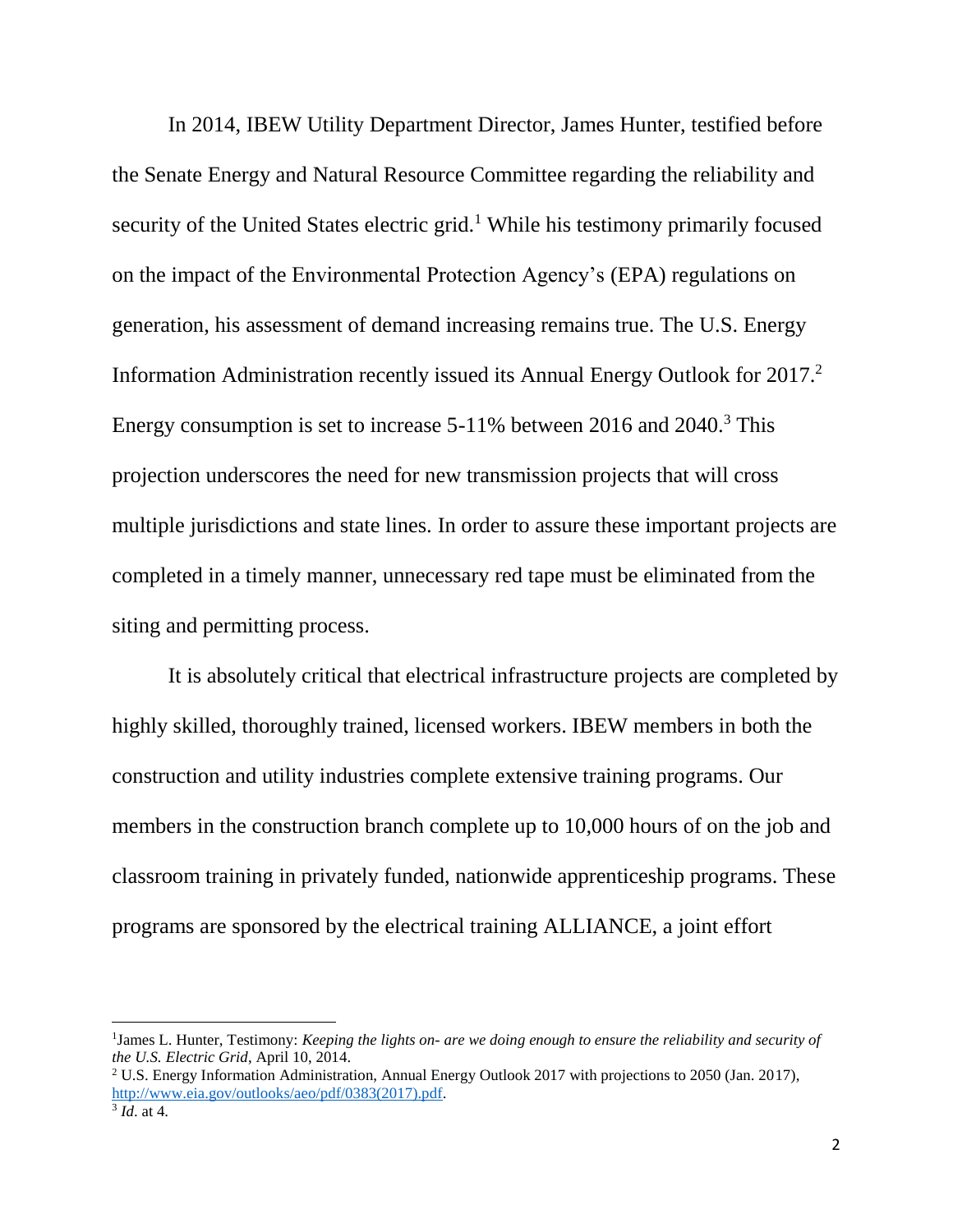between the National Electrical Contractors Association (NECA) and the IBEW and are designated as Registered Apprenticeships through the United States Department of Labor.<sup>4</sup> The electrical training ALLIANCE program is the largest apprenticeship of its kind. An astounding 350,000 apprentices have completed the program, becoming journeyman since its inception years ago. The knowledge and skills obtained through this world-class training gives IBEW members the ability to perform at the highest level for our NECA contractor partners and consumers on each and every project. The electrical training ALLIANCE website contains more information on the program. In addition, I encourage each of you to visit one of the training centers. There are around 300, located across the entire U.S., and their doors are always open to you. It is important to note that the continuation of this successful training partnership is dependent upon opportunities for continuous employment, like infrastructure investments, both private and publically funded. As discussed in my oral testimony<sup>5</sup>, the IBEW's Code of Excellence (COE) program is an example of the IBEW's full commitment to working with our employer partners to provide on-the-job excellence every working day. The COE is a solid commitment from our leadership, members, and contractors to customers that we will consistently provide the best value product. IBEW members will

 $\overline{\phantom{a}}$ 

<sup>4</sup> electrical training ALLIANCE, *About Us*,<http://electricaltrainingalliance.org/AboutUs> (Feb. 2017).

<sup>5</sup> Lonnie R. Stephenson, Testimony: *Modernizing Energy and Electricity Delivery Systems: Challenges and Opportunities to Promote Infrastructure Improvement and Expansion*, Feb. 15, 2017.